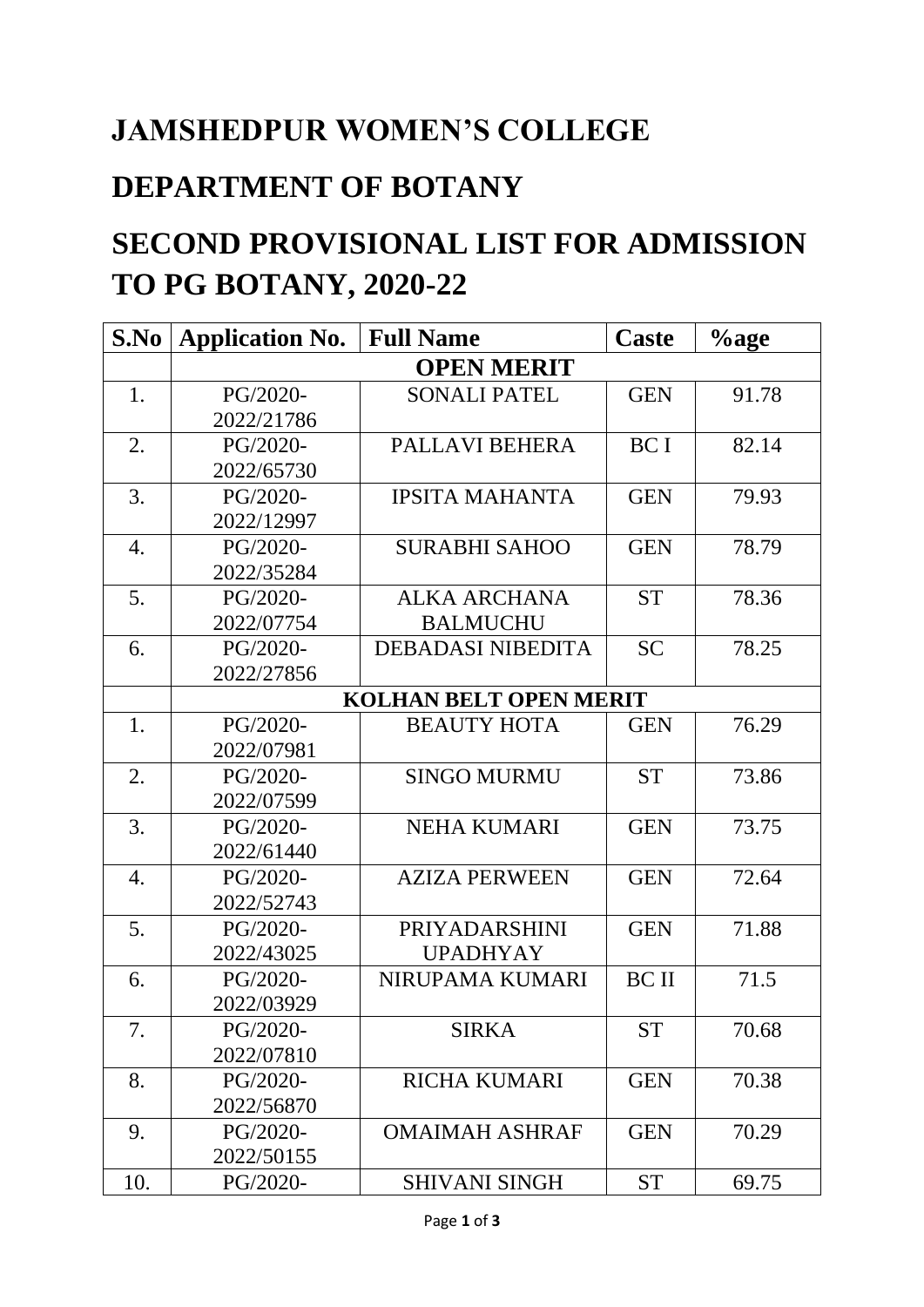|                  | 2022/07392           |                         |              |       |  |  |
|------------------|----------------------|-------------------------|--------------|-------|--|--|
| 11.              | PG/2020-             | RASHIKA KUMARI          | <b>GEN</b>   | 67.0  |  |  |
|                  | 2022/68166           |                         |              |       |  |  |
| 12.              | PG/2020-             | POONAM SINGH            | <b>GEN</b>   | 66.0  |  |  |
|                  | 2022/52919           |                         |              |       |  |  |
| 13.              | PG/2020-             | <b>NAGMA PERWEEN</b>    | <b>GEN</b>   | 65.04 |  |  |
|                  | 2022/07270           |                         |              |       |  |  |
|                  | <b>ST Category</b>   |                         |              |       |  |  |
| 1.               | PG/2020-             | <b>SUNAYANA MUNDA</b>   | <b>ST</b>    | 64.7  |  |  |
|                  | 2022/20014           |                         |              |       |  |  |
| 2.               | PG/2020-             | <b>MUKTA SINGH</b>      | <b>ST</b>    | 61.63 |  |  |
|                  | 2022/07553           | <b>KUNTIA</b>           |              |       |  |  |
| 3.               | PG/2020-             | <b>SUPRIYA NAYEK</b>    | <b>SC</b>    | 61.5  |  |  |
|                  | 2022/51382           |                         |              |       |  |  |
| 4.               | PG/2020-             | <b>NILIMA MAHATO</b>    | <b>BCI</b>   | 63.43 |  |  |
|                  | 2022/66144           |                         |              |       |  |  |
| 5.               | PG/2020-             | <b>SHANTI MAHATO</b>    | <b>BCI</b>   | 61.36 |  |  |
|                  | 2022/66128           |                         |              |       |  |  |
| 6.               | PG/2020-             | <b>KAKOLI GORAI</b>     | <b>BC</b> I  | 59.44 |  |  |
|                  | 2022/67275           |                         |              |       |  |  |
| 7.               | PG/2020-             | <b>GARGI GHOSH</b>      | <b>BC II</b> | 70.38 |  |  |
|                  | 2022/35079           |                         |              |       |  |  |
| 8.               | PG/2020-             | <b>SUMITRA KUMARI</b>   | <b>GEN</b>   | 63.29 |  |  |
|                  | 2022/60379           |                         |              |       |  |  |
| 9.               | PG/2020-             | <b>SHILPA RANI DASH</b> | <b>GEN</b>   | 61.25 |  |  |
|                  | 2022/07268           |                         |              |       |  |  |
| 10.              | PG/2020-             | POONAM SINGH            | <b>GEN</b>   | 60.0  |  |  |
|                  | 2022/07253           |                         |              |       |  |  |
|                  | <b>SC Category</b>   |                         |              |       |  |  |
| 1.               | PG/2020-             | <b>SUMAN ANJUM</b>      | <b>GEN</b>   | 56.27 |  |  |
|                  | 2022/36448           |                         |              |       |  |  |
| 2.               | PG/2020-             | <b>SIMRAN SINGH</b>     | <b>GEN</b>   | 54.19 |  |  |
|                  | 2022/07803           |                         |              |       |  |  |
| 3.               | PG/2020-             | <b>TAPASWANI SETHY</b>  | <b>SC</b>    | 76.07 |  |  |
|                  | 2022/29296           |                         |              |       |  |  |
| $\overline{4}$ . | PG/2020-             | <b>JOGESWARI</b>        | <b>ST</b>    | 75.5  |  |  |
|                  | 2022/59667           |                         |              |       |  |  |
|                  | <b>BC I Category</b> |                         |              |       |  |  |
| 1.               | PG/2020-             | <b>KARISHMA MITTAL</b>  | <b>GEN</b>   | 75.07 |  |  |
|                  | 2022/57637           |                         |              |       |  |  |
| 2.               | PG/2020-             | PRITI PRATIMA PATI      | <b>GEN</b>   | 73.17 |  |  |
|                  | 2022/39104           |                         |              |       |  |  |